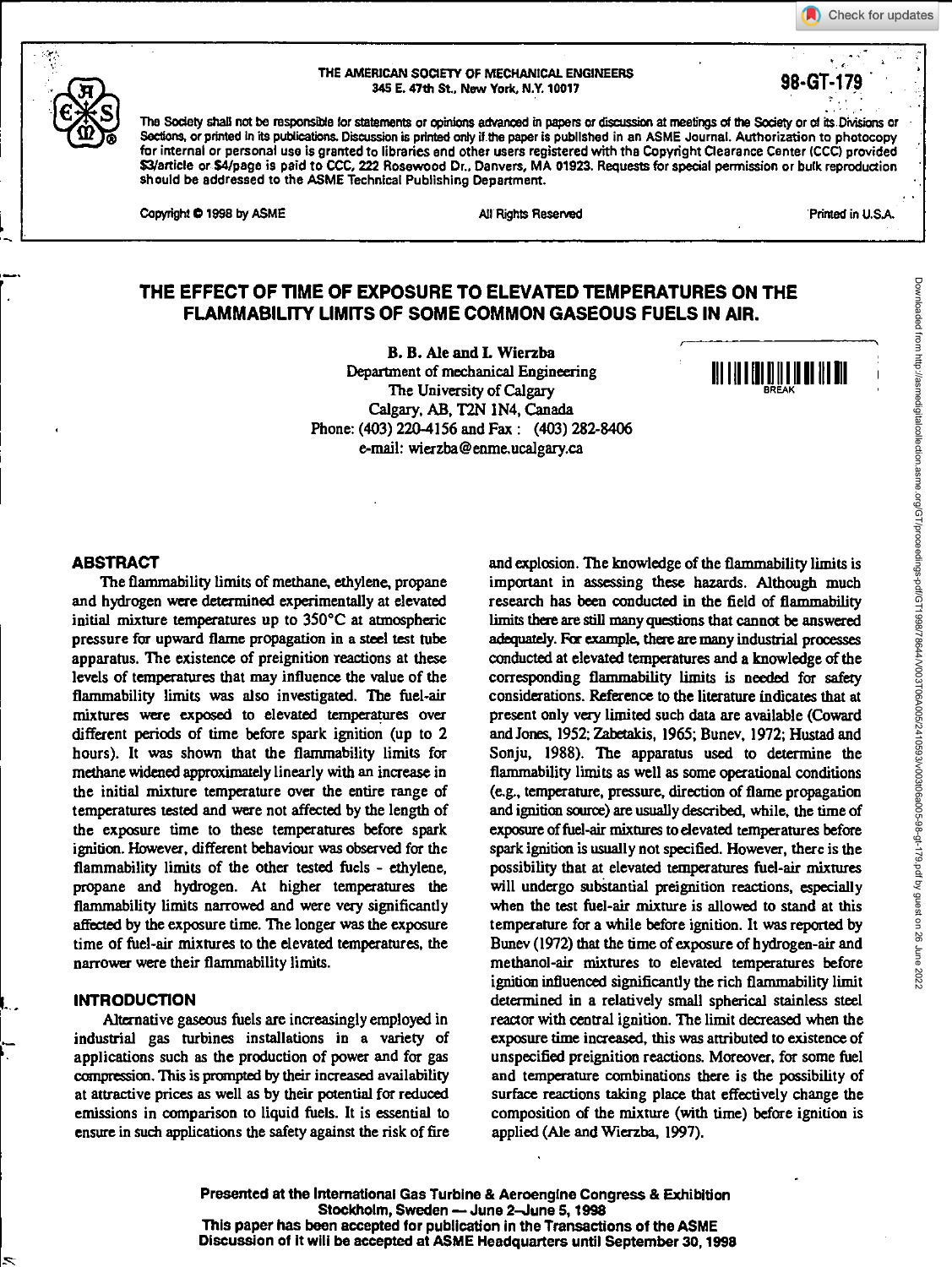2

The purpose of the present work was to determine the flammability limits of some common gaseous fuels at elevated temperatures for upward flame propagation associated with the widest flammable range. Additionally the extent to which time of exposure of fuel-air mixtures to the elevated temperatures before spark ignition influenced the limits was established. The existence of any preignition reaction activity under these conditions was also investigated.

# **APPARATUS AND EXPERIMENTAL PROCEDURE**

The apparatus (Fig.!) was in general similar to that developed and used by the US Bureau of Mines in their flammability limits work: The limits were established in a stainless steel smooth circular tube of 50.8 mm diameter and just over one metre in length. The tube was heated externally uniformly electrically. A set of unsheathed thermocouples (K-type) was used to monitor the wall and gas temperatures along the whole length of the flame tube. The test tube temperature was maintained at the required level for the desired residence time using a temperature controller. The pressure inside the test tube was monitored using a strain gage type pressure transducer located at the top of the tube. Ignition of the test mixture was initiated by an electric spark discharge between two horizontal conical tungsten electrodes. The electric power for ignition was supplied by a 10 kV, 23 mA centre-tapped transformer with its primary hooked to a 110 V, 60 Hz supply. The ignition system was optimized with respect to the electrode gap (6.4 mm) and the spark duration to give the widest flammability limits.

The homogeneous mixture of desired composition was prepared on the basis of partial pressures in the stainless steel mixing chamber at room temperature. It was introduced into the previously evacuated test tube when its temperature along the entire tube length was stabilized within  $\pm 3^{\circ}$ C of the nominal test temperature. The gas mixture was permitted to flow from the mixing chamber to the test tube through inlet valves located at the top and bottom ends of the tube until the pressure within the tube was slightly above atmospheric. The valves between the mixing chamber and the tube were then closed. The time for the gas mixture to reach thermal equilibrium with the tube wall usually did not exceed 30 seconds. The fuel-air mixture was then kept inside the test tube for the desired residence time. To allow the flame propagation at constant pressure, the valve at the bottom of the test tube was slowly opened to exhaust just prior to passing the spark. Ignition was initiated by activating the interval timer, while the top and bottom thermocouples readings were monitored. A sudden increase in the bottom thermocouple reading indicated the initiation of a flame kernel around the igniter, while a sudden rise in the top thermocouple reading marked arrival of the flame at the top of the tube. In the case of the flame arrival at the top

of the tube, a new mixture with *less fuel for lean mixtures* or with *more fuel for rich mixtures* was prepared and tested again as described. In case when the flame did not arrive a new mixture *with more fuel for lean mixtures* or *with less fuel for rich mixtures* was prepared and tested. The entire procedure was repeated for various fuel-air mixture compositions until a mixture was found when the flame would not propagate the whole length of the tube, but propagation had been achieved in the mixture with a slightly modified composition.

A mixture was considered to be non-flammable if a flame kernel formed in the immediate vicinity of the spark at the bottom of the tube did not propagate the whole length of the tube in any of the repeated tests while using the same mixture composition. A number of experiments were also repeated to verify the repeatability of the results.

Using this procedure the flammability limits of hydrogen, ethylene, methane and propane in air were determined for various initial temperatures of up to 350°C and various residence time of up to 2 hours.

#### **RESULTS**

The flammability limits reported in this work relate to *upward flame propagation* at atmospheric pressure. The limits are quoted as the volumetric concentration of the fuel in the fuel air mixture.

The effect of the initial temperature on the flammability limits of methane, hydrogen, ethylene and propane in air is shown in Fig.2 for the residence time ( i.e. time interval between the time of acquiring the desired initial temperature by the fuel-air mixture and initiation of spark ignition) of 10 minutes. It can be seen that the effect of the temperature depends on the type of the fuel.

### **Methane**

The flammability limits of methane-air mixtures widen virtually linearly with an increase in the initial mixture temperature over the whole range of 21°C- 350°C. No data are available in the literature for comparison for upward flame propagation. However, the observed trends for both lean and rich limits were similar with what has been reported by others in the literature (Coward and Jones, 1952; Zabetakis, 1965), for downward flame propagation.

### **Hydrogen**

The flammable range of hydrogen-air mixtures also widens essentially linearly with increasing initial temperature but only at the initial temperatures lower than 200°C. The limits were somewhat narrowed when the initial temperature was higher than 200°C showing lower rich limits and approximately constant lean limits. This behaviour of the lean limit was unexpected and inconsistent with trends reported for lean flammability limit of hydrogen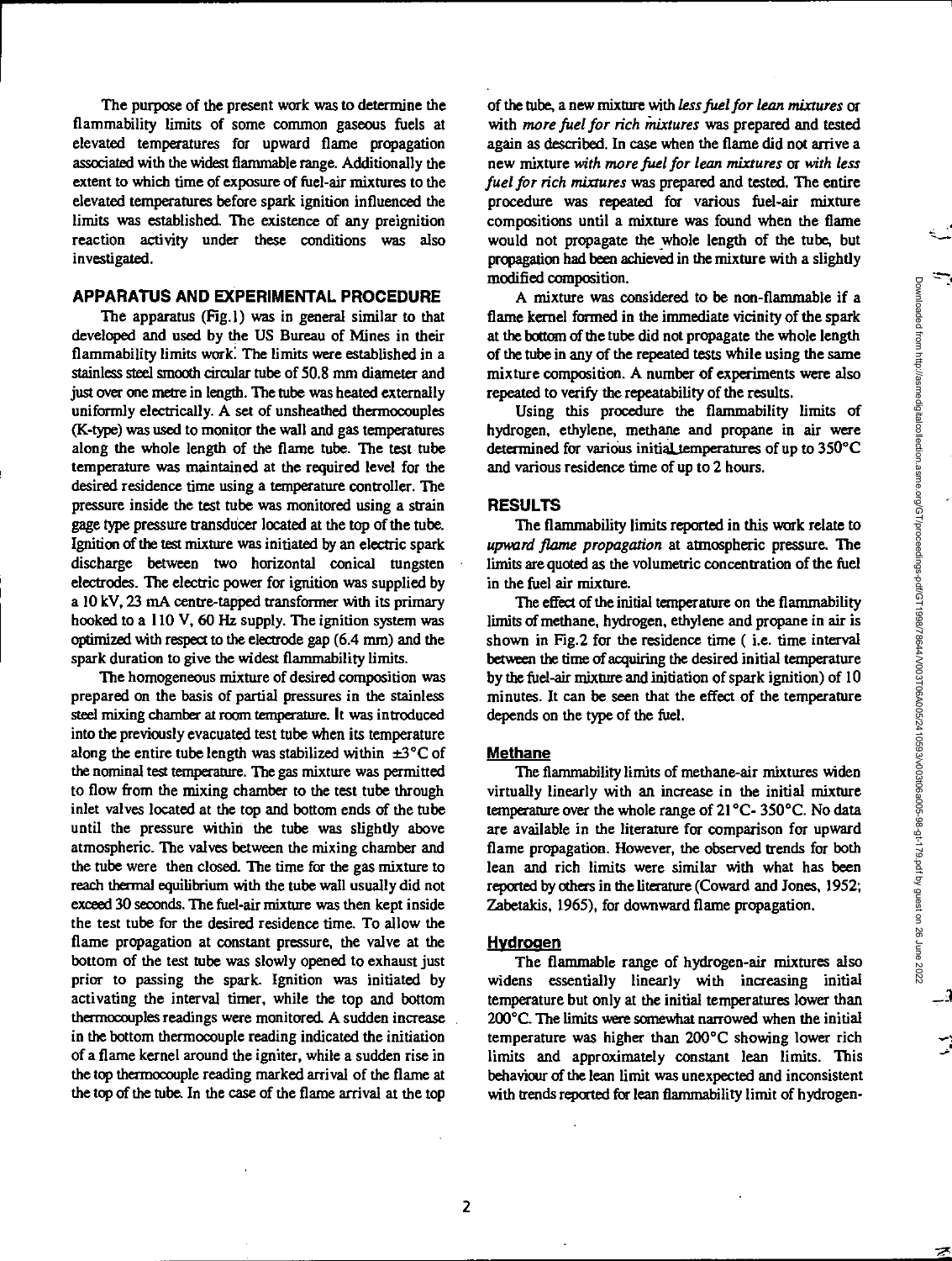air mixtures at similar elevated temperatures by Hustad and Sonju (1988). No data are available for comparison of the rich limits of such mixtures for upward flame propagation.

### **Ethylene and propane**

 $-2$ 

•■••■

For these fuels in air the flammable range widens with an increase in the initial temperature from 21°C to 300°C with a much stronger dependence for the rich limit. The only data available in the literature for comparison appears to be for downward flame propagation. However our observed trends for upward flame propagation were similar with what has been reported in the literature for downward flame propagation (Coward and Jones, 1952; Zabetakis, 1965). However, when the initial temperature was higher than 300°C, the rich flammability limit for both of these fuels was sharply reduced. These limits were established in the absence of cool flames.

## **Effect of residence time**

The effect of the residence time on the flammability limits depends on the type of fuel and the level of the mixture initial temperature.

The rich flammability limits of methane-air mixtures remained unchanged when the residence time was increased up to 2 hours at all the different temperatures tested (Fig. 3). Different behaviour was observed for the other fuels employed. The rich limits of ethylene and hydrogen were unaffected by the length of the residence time when the initial temperature was lower than about 200°C for hydrogen and 250°C for ethylene. When the temperature exceeded these values the rich flammability limits of both of these fuels were dependent of the duration of the residence time and the levels of the mixture temperature. The higher was the temperature and the longer was the time, the greater was the reduction in the limit (Figs. 4 and 5). Similar effect was also observed with *propane-air* rich mixtures as shown in Fig.6 for the initial temperature of 350°C.

The lean limits of hydrogen, ethylene and propane were also significantly affected by the duration of the residence time as shown in Fig.7 at the higher initial temperatures of 300°C and 350°C for hydrogen-air and ethylene -air mixtures respectively. The longer was the time, the higher was the lean limit.

Continuous measurements of the temperature of fuel-air mixtures within the test tube during the residence time showed that the temperature remained virtually constant during all experiments with all the fuels tested. However, the pressure within the test tube did not always remain constant during the residence time. The pressure remained constant for methane-air mixtures, decreased for hydrogen-air mixtures, increased for propane-air mixtures and very slightly for ethylene-air mixtures. Examples of pressure variations within the different fuel-air mixtures at the initial temperature of 350°C are shown in Fig.8.

# **DISCUSSION**

J,

 $\mathcal{F}^{\mathcal{A}}_{\mathcal{A}}$  ,  $\mathcal{F}^{\mathcal{A}}_{\mathcal{A}}$  ,  $\mathcal{F}^{\mathcal{A}}_{\mathcal{A}}$ 

The independence of the flammability limits of methane-air mixtures of the residence time in the range of temperatures tested ( $up$  to 350 $^{\circ}$ C) is indicative of the absence of significant preignition reaction activity whether due to gas-phase reactions or surface reactions. It was also confirmed by measuring the oxygen concentration within the mixture, which remained constant over the entire residence time.

On the other hand, the observed behaviour of the flammability limits of the other fuels tested - hydrogen, ethylene and propane - especially, at higher initial temperatures and longer residence times is not consistent with expectation in that it shows a reduction in the flammable range. This fact as well as the pressure variations within the fuel-air mixtures during the residence time is indicative of some chernical.activity in the mixture taking place before spark ignition. The strong dependence of the rich limits of these fuels on the length of the residence time as well as the pressure variation within the tested mixtures supports this suggestion. The rich limits are associated with oxygen deficiency. A significant drop in the measured value of this observed limit would suggest the need for less fuel to consume the oxygen available or a more acute oxygen deficiency existing for the fuel available at the time of passing the spark for ignition. Some of the oxygen in the original mixture must have been consumed through oxidation of some fuel during the waiting period at higher temperature. Similarly, the lean limits are associated with fuel deficiency and an increase in the value of the limit could be indicative that some fuel could have also been oxidized before spark ignition. Measurements of oxygen concentration in the rich fuel-air mixtures at the end of the residence time confirm that some oxygen has been consumed. As an example, measured oxygen concentrations at the end of the residence time for different hydrogen-air mixtures (corresponding to different residence times) at the initial temperature of 300°C are shown in Table I together with the corresponding calculated oxygen concentrations  $(Eq.(2))$ .

Calculations involving detailed chemical kinetic simulation conducted for the oxidation of hydrogen (21 reactions, 8 species), ethylene (137 reactions, 32 species) and propane (137 reactions and 32 species) at initial temperature of 350°C showed an insignificant progress in the gas phase reactions of oxidation of these fuels at residence times up to 4.5 hours (Fig. 9). However, a significant change in the value of their rich limit was observed experimentally at this temperature even for the short residence time of 10 minutes. Therefore, the observed changes in the flammability limits are most probably a result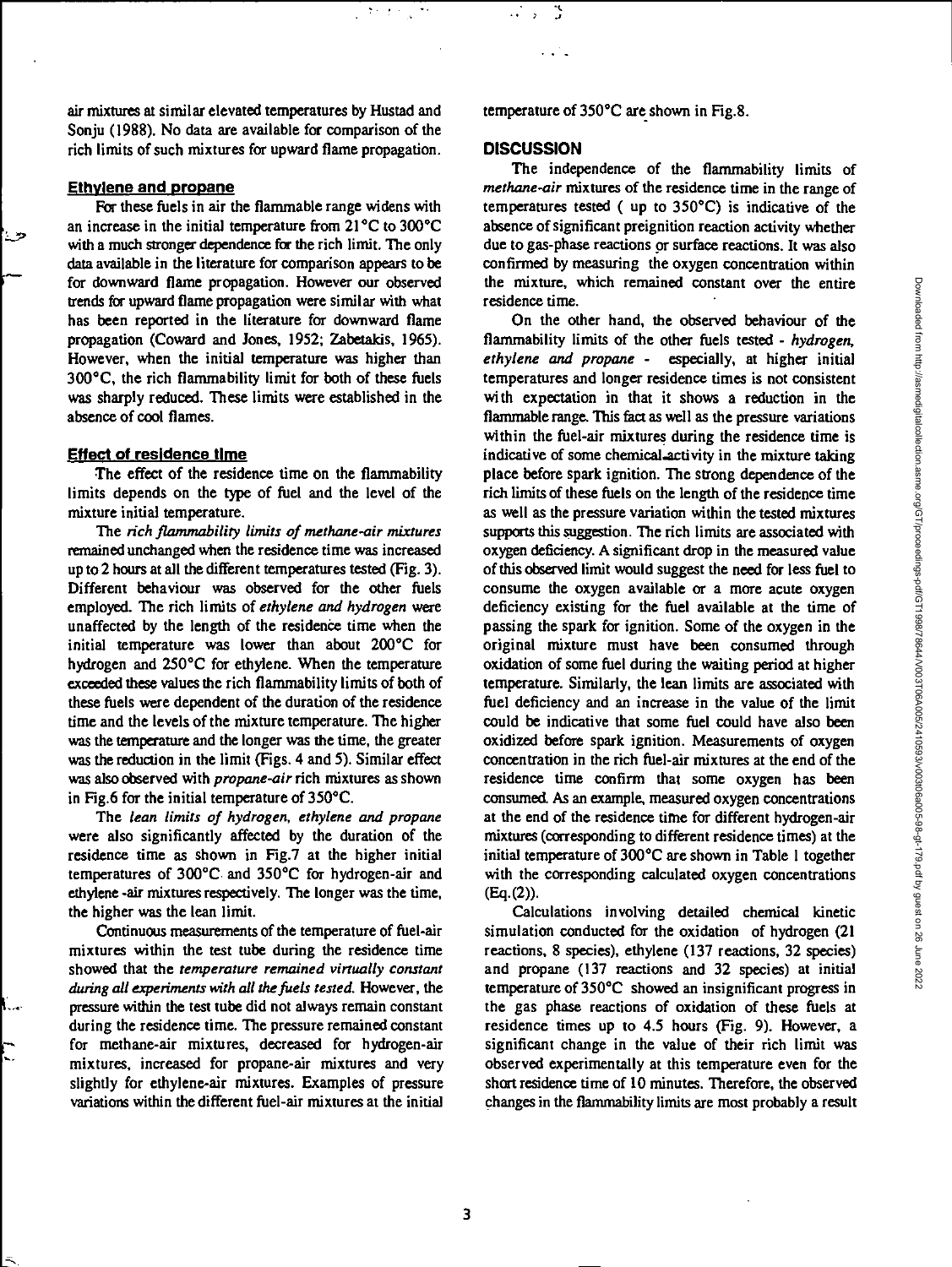of the oxidation of these fuels over a period of time due to catalytic action on the stainless steel tube surface and not through gas phase oxidation: It is well-known that some metals, for example, steel and iron are active catalysts for the oxidation of hydrogen and ethylene in air at elevated temperatures (Pangborn and Scott, 1979; Baker, 1974; Krishnankutty et al., 1996).

*Hydrogen conversion.* For hydrogen oxidation with the simplest product, water, the extent of hydrogen conversion during the residence time due to catalytic activity at the steel wall can be approximately estimated from the following considerations. It has been shown that the flammability limits are associated with a certain critical level of reaction temperature that is assumed to be proportional to the calculated adiabatic flame temperature which has *the* same value under the same operating conditions (Zabetakis, 1965; Wierzba et al. 1996; Ale and Wierzba, 1997). If all the other operating conditions remain the same, this temperature should remain constant for limiting mixtures irrespective of the residence time length, i.e. any catalytic activity at the wall before ignition. Such temperature can be estimated on the basis of the known flammability,  $L_R$ , measured with very short residence time, i.e. before the onset of any catalytic activity. For the rich limiting hydrogen-air mixtures the following overall reaction applies:

$$
L_R H_2 + (1 - l_R) (0.21O_2 + 0.79N_2) =
$$
  
\n
$$
[L_R - 0.42 (1 - L_R)] H_2 +
$$
  
\n
$$
[0.42(1 - L_R)] H_2 O + 0.79(1 - L_R)N_2
$$
 (1)

At the surface of the stainless steel test tube some of the hydrogen is converted to water catalytically and at the end of the residence time the overall reaction for the limiting mixture becomes the following:

$$
\begin{aligned} (L_{R,res} - X) H_2 + X H_2 O + 0.79 (1 - L_{R,res}) N_2 + \\ & [0.21(1 - L_{R,res}) - \frac{X}{2}] O_2 \end{aligned} = \begin{bmatrix} 0.79 (1 - L_{R,res}) N_2 + [0.42(1 - L_{R,res})] H_2 O + \\ & [L_{R,res} - 0.42 (1 - L_{R,res})] H_2 \end{bmatrix} = (2)
$$

where  $L_{\rm{R,res}}$  is the experimentally obtained rich limit at the corresponding residence time and X is the amount of the hydrogen converted to water (volume percent in total mixture) during the residence time.

For an ideal gas constant volume and temperature conditions changes in pressure are proportional to changes in the number of moles of the mixture or the pressure at the end of the residence time,  $P_2$ , is expected to be lower than the initial pressure at the commencement of the residence time, P,, according to

$$
P_2 = P_1 (1 - \frac{X}{2})
$$
 (3)

Oxygen concentration in the mixture at the end of the residence time can also be calculated from Eq.(2) and compared with those determined experimentally. As it can be seen from Table 1, the calculated values of the final pressure and oxygen concentration are in fair agreement with the experimental values. This supports the validity of the proposed approach.

Similar approach can be used for ethylene and propane conversion on the steel surface if more information about products of their oxidation during the residence time is available.

# **CONCLUSIONS**

- The residence time and the type of the test tube surface should be taken into consideration when determining the flammability limits at elevated temperatures.
- The flammability limits of methane in air widen with increasing the initial mixture temperature over the entire range of temperatures tested, i.e. from 21°C to 350°C They are not affected by duration of the residence time and there is no chemical reaction activity during this time.
- The flammability limits of hydrogen, ethylene and propane widen with increasing temperature up to a certain temperature level. With further increase in temperature the limits are narrowed with a significant drop in the rich limit value. At this temperature level the flammability limit depend on the duration of the residence time (before spark ignition). The higher initial temperature of the fuel-air mixture and the longer residence time, the smaller is the value of the rich limit.
- The narrowing of the limits is suggested to be mainly due to catalytic reactions on the stainless steel surface of the test tube.
- A simple method was proposed that allows estimate of the hydrogen conversion to water due to surface reactions within the steel test tube during the residence time fairly accurately.

## **ACKNOWLEDGMENTS**

The financial assistance of the Natural Sciences and Engineering Research Council of Canada (NSERC) and Canadian International Development Agency (ODA) is gratefully acknowledged.

#### **REFERENCES**

Ale, B. B. and Wierzba. L, 1997, 'The Effect of Time

 $\leq$   $\geq$  .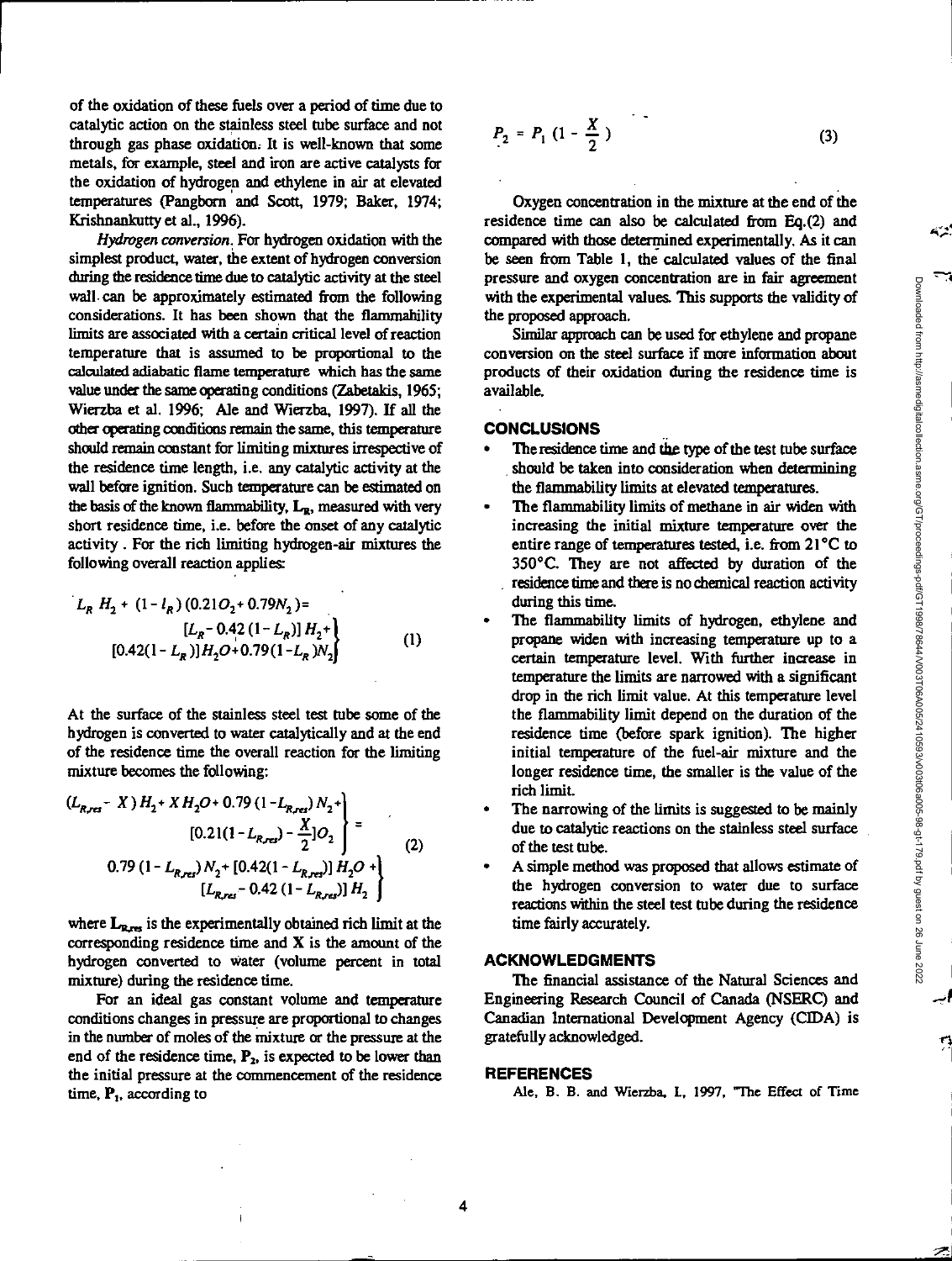Exposure of Ethylene-air Mixtures to Elevated Temperatures on Their Flammability Limits", ASME 8<sup>th</sup> Annual International Energy Week Conference and Exhibition, Book V. vol. IV, pp. 217-221.

Baker, N. R., 1974, "Oxides of Nitrogen Control Technologies for Appliance Conversion to Hydrogen Fuel", Proceedings of the 9th Intersociety Energy Conversion Engineering Conference , San Francisco, California, pp. 463-467.

Bunev, V. A., 1972, "Determination of the Concentration Limits of Flame Propagation at Elevated Temperatures", Erika Gareniya Vzryva, Vol. 8, No. 1, pp. 8246.

Coward, H. F., and Jones, G. W., 1952, "Limits of Flammability of Gases and Vapors," US Bureau of Mines, Bulletin 503, Pittsburgh, Pennsylvania.

Hustad, J. E and Sonju, 0. K., 1988, "Experimental Studies of Lower Flammability Limits of Gases and Mixtures of Gases at Elevated Temperatures", Combustion and Flame, 71, pp. 51-103.

Krishnankutty, N., Rodridnez, N. M., and Baker, R. T. K., 1996, "Effect of Copper on the Decomposition of Ethylene Over an Iron Catalyst," Journal of Catalyst. Vol. 158, pp. 217-227.

Pangbom, 1., and -Scott, M. L. 1979, Hydrogen: Its Technology and Implications, Volume IV, CRC Press, Inc., Boca Raton, Florida, USA, pp. 151-188.

Wierzba, L, Bade Shrestha, S. 0., and Karim, G. A., 1996, "An Approach for Predicting the Flammability Limits of Fuel/Diluent Mixtures in Air," Journal of the Institute of Energy, vol LXIX No 480, pp. 122-130.

Zabetakis, M. G., 1965, "Flammability Characteristics of Combustible Gases and Vapors," Bulletin 627, Bureau of Mines, Washington.

| Table 1. Hydrogen conversion to water in the rich <i>limiting</i> mixtures at different residence times at |  |
|------------------------------------------------------------------------------------------------------------|--|
| T=300°C and initial pressure, $P_1$ = 105.0 kPa.                                                           |  |

| Test<br>No. | Residence<br>time.<br>min : | $L_{R,rel}$<br>ъ. | X<br>Z, | Hydrogen<br>depletion<br>$(X/L_{R,m}),\%$ | Pressure, $P_2$<br>measured,<br>kPa | Pressure, P <sub>2</sub><br>calculated.<br>kPa | Remained<br>oxygen,<br>calculated,% | Remained<br>oxygen,<br>measured, % |
|-------------|-----------------------------|-------------------|---------|-------------------------------------------|-------------------------------------|------------------------------------------------|-------------------------------------|------------------------------------|
|             |                             | 81                | 1.3     | 1.60                                      | 104.2                               | 104.3                                          | 3.34                                | 3.4                                |
| $\mathbf 2$ | 10                          | 77                | 3.0     | 3.90                                      | 103.4                               | 103.4                                          | 3.53                                | 3.6                                |
| 3           | 30                          | 70                | 5.9     | 8.43                                      | 101.3                               | 101.9                                          | 3.35                                | 3.8                                |
| 4           | 60                          | 61                | 9.7     | 15.90                                     | 98.9                                | 99.9                                           | 3.44                                | 3.8                                |
|             | 90                          | 56                | 1.8     | 21.07                                     | 96.7                                | 98.8                                           | 3.34                                | 3.8                                |
| $-6$        | 120                         | 52                | 13.5    | $\mathbf{A}$<br>25.96                     | 94.6                                | 97.9                                           | 3.33.                               | 3.6                                |



Figure 1. Schematic diagram of the apparatus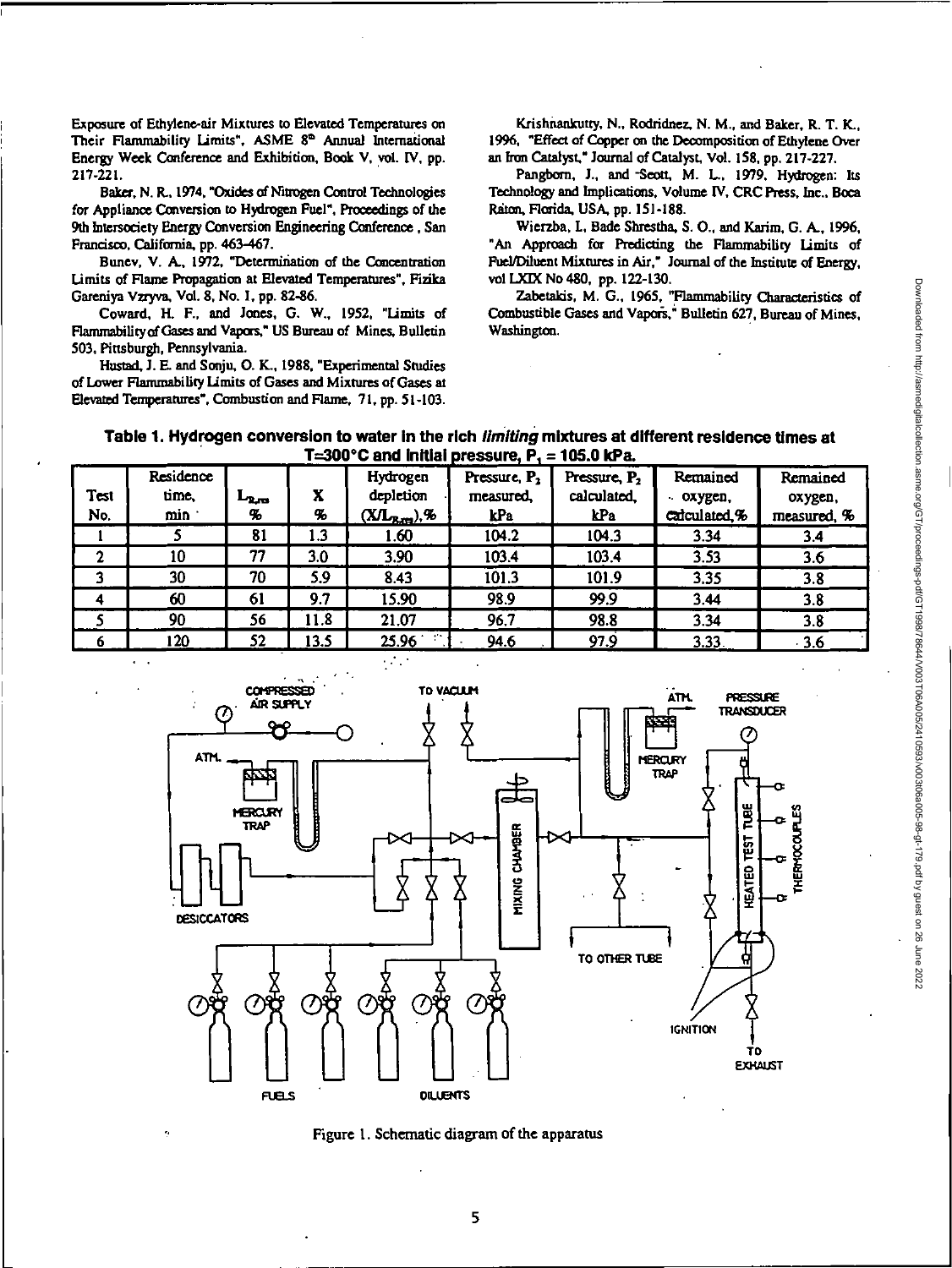

-

Figure 2. flammability limits of fuel-air mixtures as a function of initial temperature at residence time of 10 minutes.



-

in air as a function of initial temperature at in air as a function of initial temperature at different residence times.



Figure 3. Rich flammability limits of methane Figure 4. Rich flammability limits of ethylene<br>in air as a function of initial temperature at in air as a function of initial temperature at different residence times.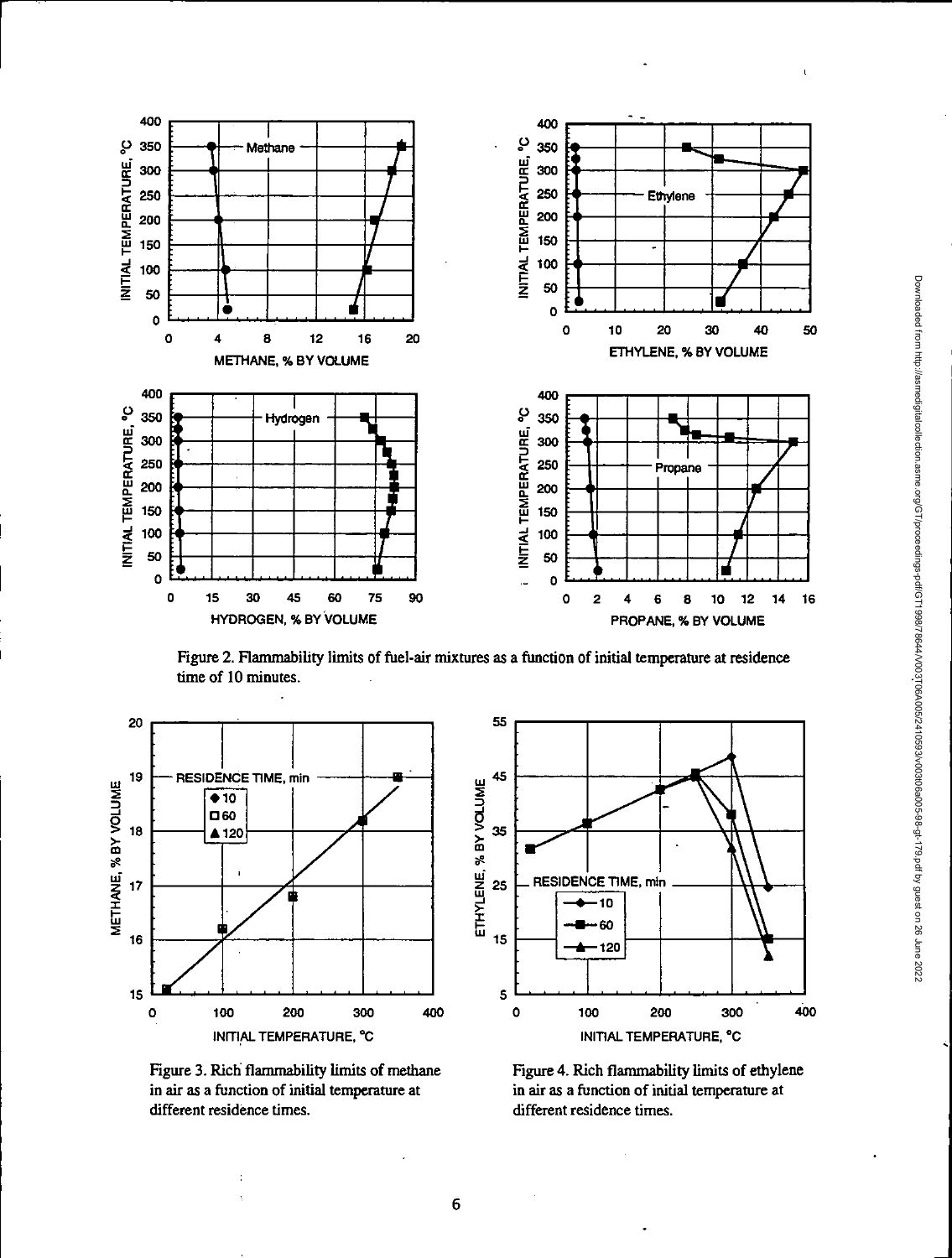

Figure 5. Rich flammability limits of hydrogen Figure 7. Lean flammability limits of fuel in air different residence times. 350°C.



Figure 6. Rich flammability limits of propane in air as a function of the residence time at different initial temperatures.



in air as a function of initial temperature at as a function of the residence time at  $300^{\circ}$ C and



Figure 8. Pressure variation within fuel-air mixtures as a function of the residence time at 350°C.